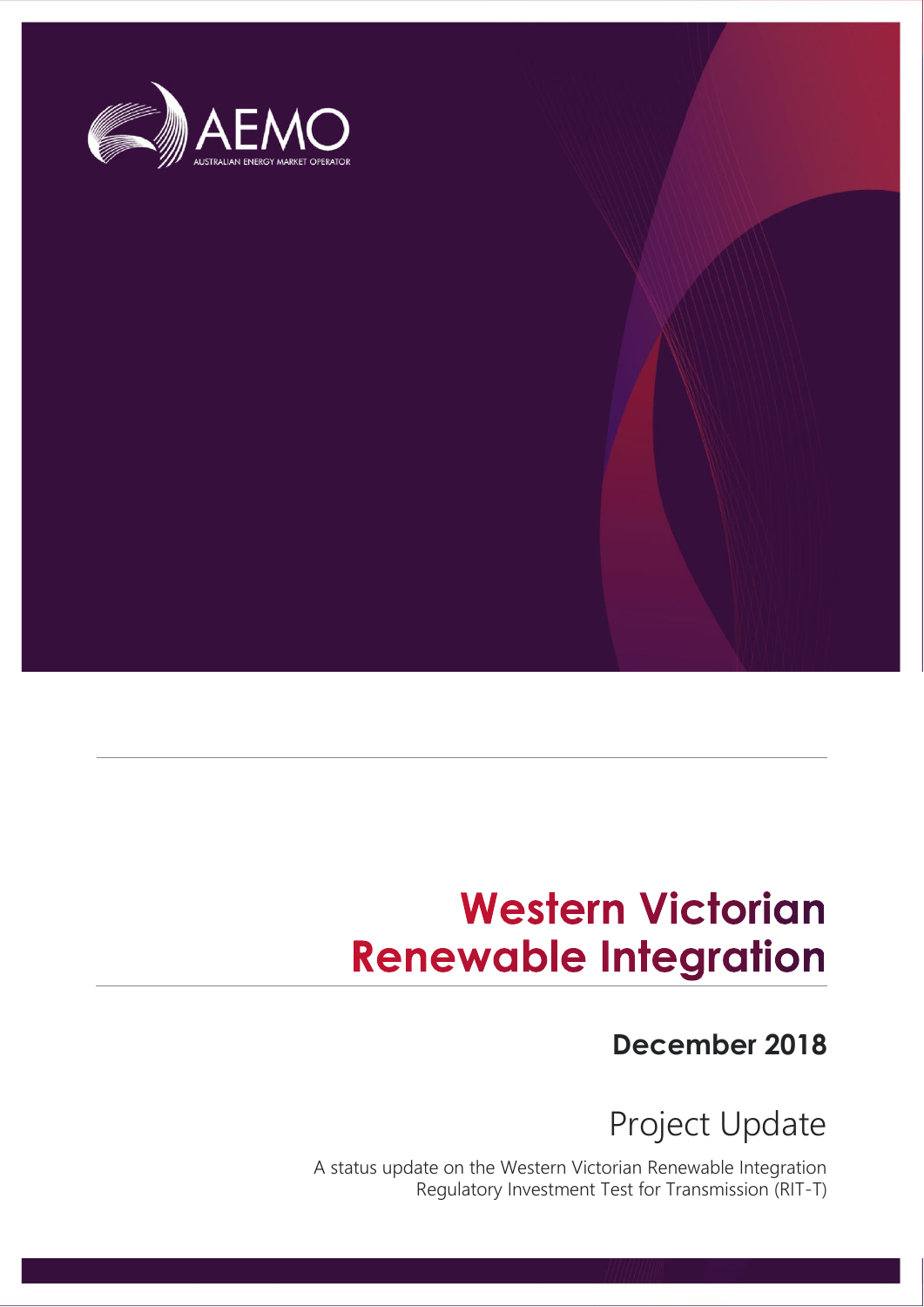# Western Victoria Renewable Integration Project Update: December 2018

#### **Project Background**

The Australian Energy Market Operator (AEMO) is the independent, not-for-profit organisation responsible for managing and maintaining energy security for all Australians.

AEMO is currently working on a project to find the best way to improve the electricity transmission network in Western Victoria as it will soon reach its limit. This work is one part of a comprehensive regulatory process that ensures consumers do not pay more than necessary for electricity.

The transmission network is the infrastructure (wires and towers) that carries high voltage electricity around the state (the most efficient way to transport energy over long distances), connecting power stations with electricity consumers. On current trends, the network in Western Victoria will soon reach its capacity (the amount of power that can be carried). Without proper planning and timely investment in the network, the costs of this inefficiency will result in higher electricity prices for consumers.

In December 2018, AEMO published a [report](http://aemo.com.au/Electricity/National-Electricity-Market-NEM/Planning-and-forecasting/Victorian-transmission-network-service-provider-role/RITT/Reports-and-project-updates) that assessed various options and identified what we believe is the most cost-effective solution (see below for details).

AEMO has commenced stakeholder engagement on its preferred solution and is now seeking feedback from the Western Victoria community and local Councils and other interested parties.

#### **Project benefits – local and state-wide**

This project will drive market competition as it allows more electricity to be generated and transported and widens the mix of generation types. This increase in competition is good for Victorians as it puts downward pressure on electricity prices

The project will also facilitate the establishment of major renewable hubs for wind and solar energy in the region, by strengthening transmission corridors to transport large quantities of renewable energy to all Victorian consumers cost-effectively.

This will have spin-off benefits for communities in Western Victoria as it will stimulate employment, economic, training and broader regional development opportunities - leveraging their rich local natural resources.

#### **AEMO's plan for Western Victoria's transmission network**

*\*\*For detailed information, see the full Project Assessment Draft Report [here](http://aemo.com.au/Electricity/National-Electricity-Market-NEM/Planning-and-forecasting/Victorian-transmission-network-service-provider-role/RITT/Reports-and-project-updates) and its predecessor the Project Specification Consultation Report [here.](http://aemo.com.au/Electricity/National-Electricity-Market-NEM/Planning-and-forecasting/Victorian-transmission-network-service-provider-role/RITT/Reports-and-project-updates)*

The most cost-effective, technically feasible option ('the preferred option' see [Figure 1](#page-2-0)), was found to be a combination of minor upgrades and major transmission works. These will increase the capacity of the region's transmission network thereby reducing network congestion, allowing generators to participate more fully in the energy market, expanding the energy supply mix and increasing competition to the benefit of consumers.

Our proposal is staged over several years :

**Short term: Present to 2021** - Minor upgrades to 220 kilovolt (kV) transmission lines:

- Red Cliffs to Wemen to Kerang to Bendigo, and
- Moorabool to Terang to Ballarat.

**Medium term:** 2021 to 2025 - Major transmission works including:

- By 2024: A new 100+ kilometre (km) 220 kV double circuit transmission line from Ballarat to Bulgana Terminal Station. This will require a new easement corridor, with the exact route of the line, and the number and size of support structures to be determined at later project stages.
- By 2025: A new 70+ km 500 kV double circuit transmission line from Ballarat to Sydenham Terminal Station. This will require a new easement corridor and a new terminal station. The exact route of the line, location of the terminal station and the number and size of support structures will be determined at later project stages.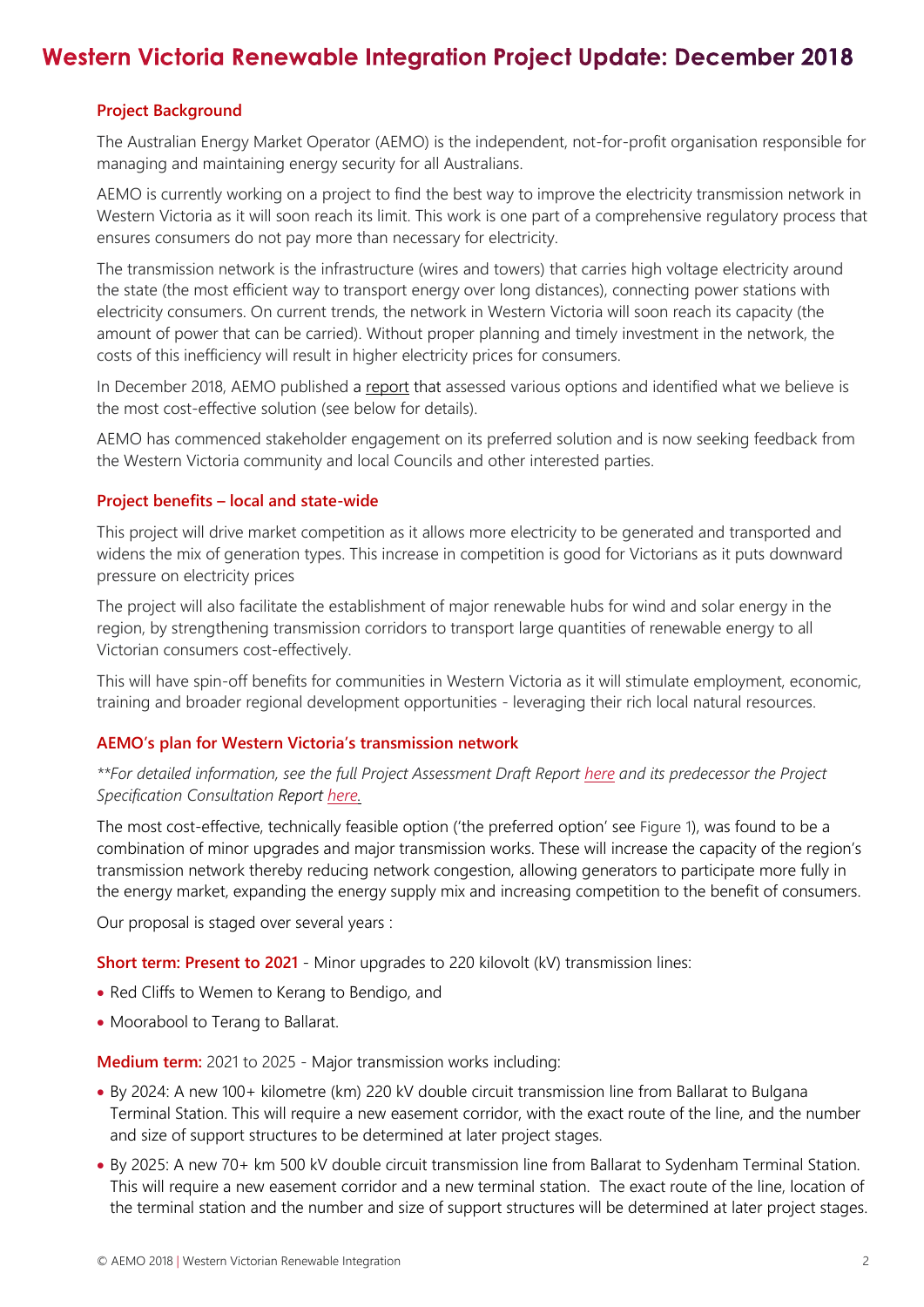### Western Victoria Renewable Integration Project Update: December 2018



<span id="page-2-0"></span>Figure 1: **The preferred option**: please note that the new transmission lines and terminal station locations are illustrative only and subject to change.

#### **About transmission lines and towers**

The most efficient way to transport electricity over long distances is via high voltage overhead transmission lines. In Victoria, most transmission lines carry voltages of 220 or 500 kV and are supported by steel lattice towers.

#### **About terminal stations**

Electricity is delivered to terminal stations to either change the voltage level of the power or to provide a switching point for several transmission lines. Terminal stations act as hubs to deliver electricity to local distribution networks, and eventually, customers.

#### **About easements**

Easements allow for the construction, operation, maintenance, modification and inspection of transmission infrastructure. Where easements are required, landowners will be compensated.